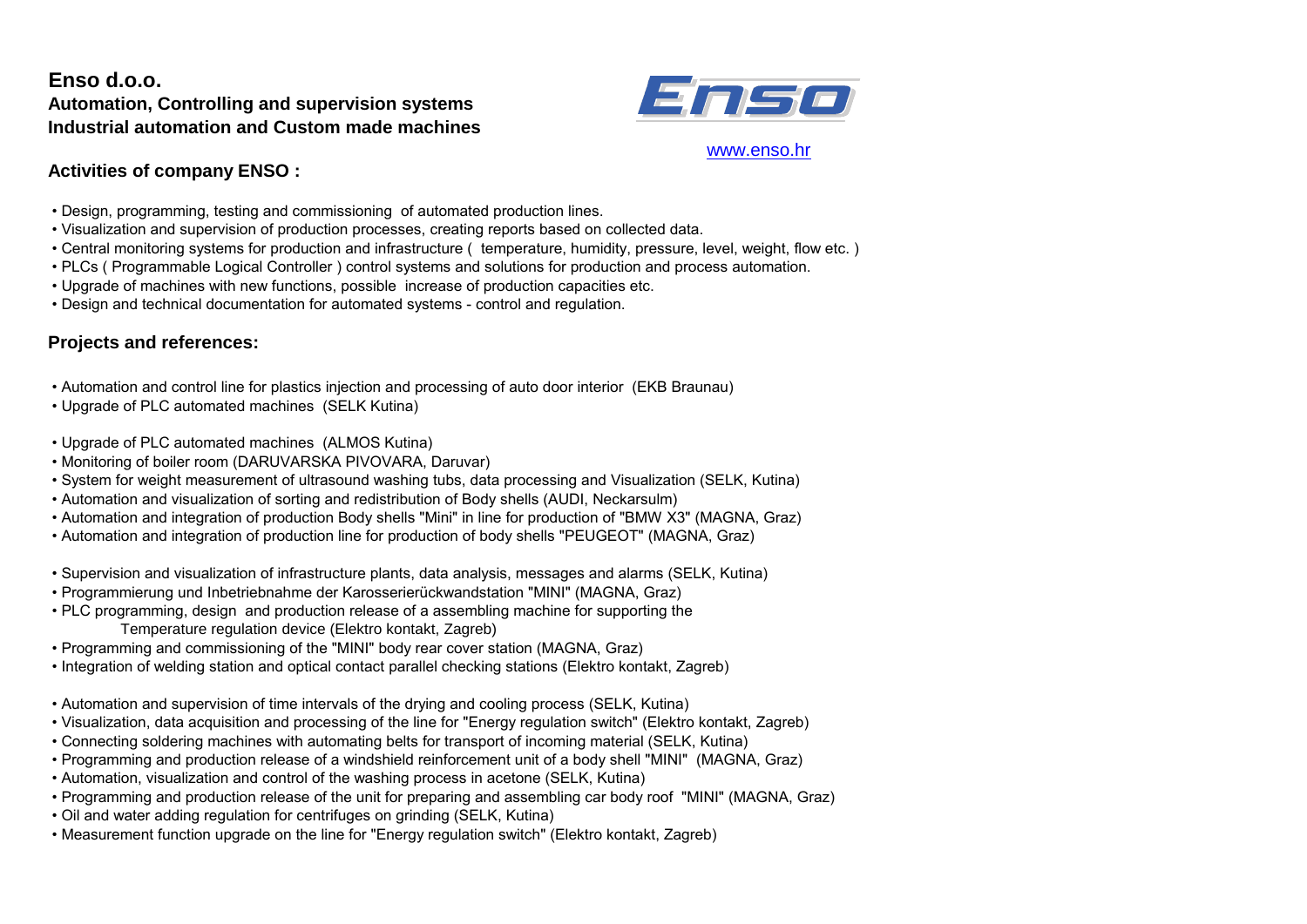• Design and construction of a machine for blow-off, drying and cooling – blower and tunnel oven (SELK, Kutina)

- Controling temperature for "LONG"(SELK, Kutina)
- Visualization, data acquisition and processing of the line 8 for "Energy regulation switch" (Elektro kontakt, Zagreb)
- Design and construction of a machine for electric component pasivation automated machine (SELK, Kutina)
- Data acquisition and processing and visualization of soldering machines (SELK, Kutina)
- Visualization, data acquisition and processing of the line 4 for "Energy regulation switch" (Elektro kontakt, Zagreb)
- Design and construction of a machine for disposition, drying and cooling tunnel oven (SELK, Kutina)
- Design and construction of a special board with electrical units for measuring devices (SELK, Kutina)
- Design production release for the "Shaft carrier production line" (BMW, Dingolfing)
- Design and construction of regulated drying system of metallization on electronic components (SELK, Kutina)
- Design production release for the "Shaft carrier production line" (BMW, Dingolfing)
- Automation and visualization of 6 machines for rounding electronic components (SELK, Kutina)
- Programming and production release of oven for annealing steel turbine motor parts (General Electric, Mađarska)
- Programming and commissioning of temperature control in the mushroom chamber (Gljivara Križanić, G. Bogićevci)
- Design and production of electronic component seeding machine (SELK, Kutina)
- Programming and production release of a production line for car engaging baterry (TKSE, Hohenstein; BMW, Dingolfing)
- Visualization, data acquisition and processing of the line 2 for "Energy regulation switch" (Elektro kontakt, Zagreb)
- Desian and construction prototype machine for cleaning giters (Epcos Croatia, Kutina)
- Programming and production release of a stations for making carrier shaft for "S" clase (Mercedes, Stuttgart)
- Design and construction machines for separation galvanized elements with permanent magnets (Epcos Croatia, Kutina)
- Design and construction machines for cleaning "gitter" (Epcos Croatia, Kutina)
- Design and construction machines for cevap
- Programming and commissioning of control container for server space for SHELL Nigeria (EMERSON, Zagreb)
- Upgrade control, flow, temperature, wetness and data on machine "LAKI" (SELK, Kutina)
- Programming and production release of a production line for AUDI body (AUDI, Ingolstadt)
- Automation and integration of production cells for PVC filler for AUDI body (AUDI, Ingolstadt)
- Programming and production release of machines for mounting energy switches (Elektro kontakt, Zagreb)
- Programming of the device to verify the correctness of digital switches with 5 tracks (Elektro kontakt, Zagreb)
- Programming and commissioning of the final assembly line of cars (BMW, Dingolfing)
- Programming and optimization of the device to verify the correctness of analog switches (Elektro kontakt, Zagreb)
- Upgrading control motion of the belt and turning drum separator beads (SELK, Kutina)
- Visualization of the output lines via a web server and display it on a large screen (Elektro kontakt, Zagreb)
- Design and manufacture of machines for the passivation of electronic components coating components in monitored atmosphere (KEKO Varicon, Žužemberk, Slovenija)
- Programming and commissioning of control container for server space for SHELL Nigeria (EMERSON, Zagreb)
- Upgrading of two-handed management control to machines for screening (SELK, Kutina)
- Programming and commissioning of control containers of Communications for Finland (EMERSON, Zagreb)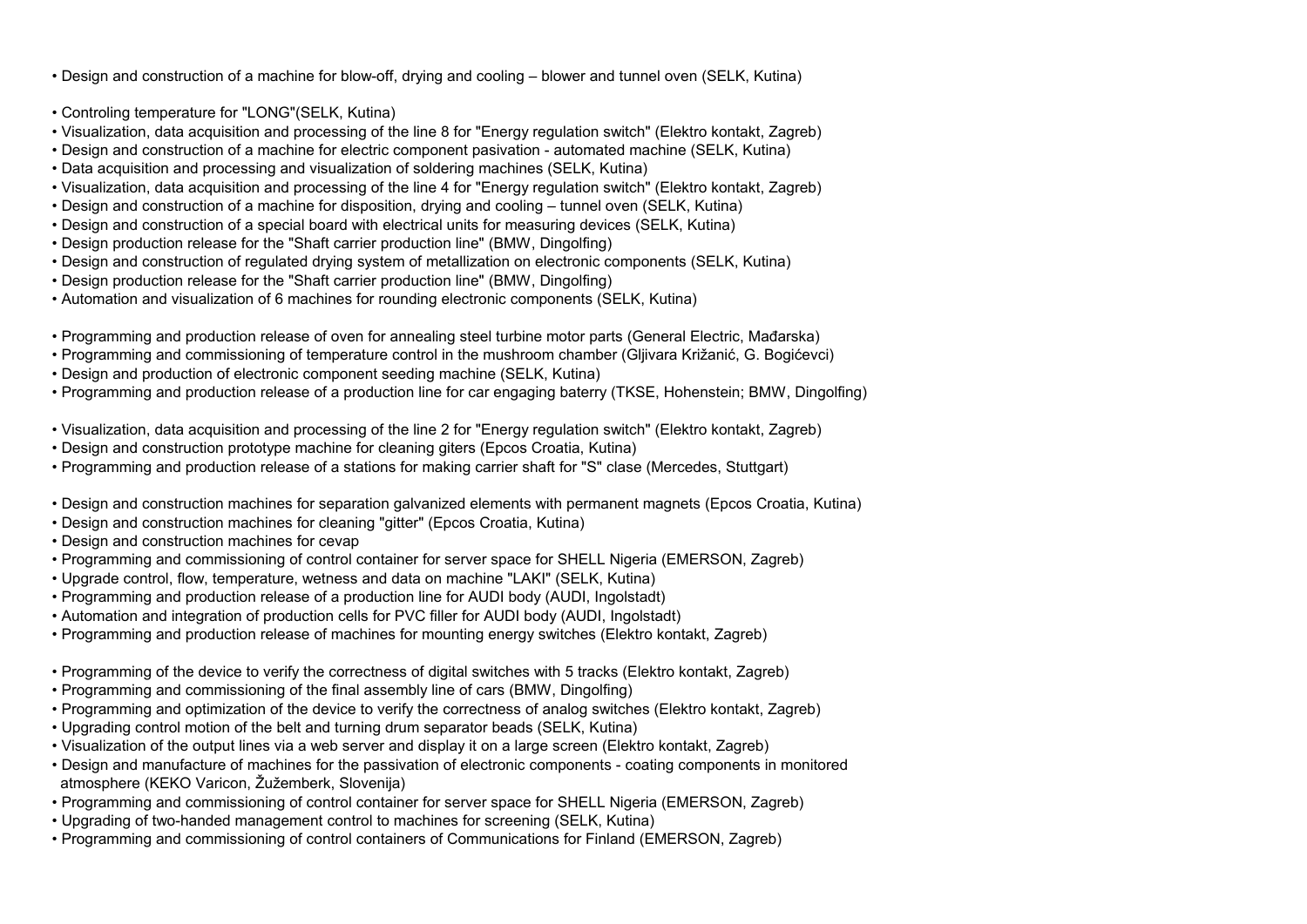• Design and manufacture of belt conveyors for transport of glass solar panels - Solvis Varaždin (ATINEL, Varaždin)

- Programming and commisioning of an assembly line for marks and decorations (AUDI, Ingolstadt)
- Reconstruction, repair and upgrade of an elasticity meter for spring quality control (AURORA, Čazma)
- Visualization, collecting and processing of data from "line 8" on a energy regulation switch (Elektro kontakt, Zagreb)
- Automation conveyors and CNC milling machine for the purposes of education (RITEH, Rijeka)
- Programming and visualization of final assembly for BMB South Africa (SAR Elektronic, Dingolfing)
- Electrical design and manufacture of EPLAN for the BMW Landshut, project 3D Printing parts (MULTINORM, Cerna)
- Design and manufacture of belt conveyors for transport of glass solar panels Solvis Varaždin (ATINEL, Varaždin)
- Programming and commissioning station for lateral side of the BMW made of carbon fiber (MULTINORM, Cerna)
- Programming and commissioning of the production line for the hood of the Jaguar in Albersdorf (WIET, Kirchberg-Austrija)
- Programming and commissioning the machine for hydro design making expansion joints (SPIROFLEX, Ruščica)
- Carbon Cutting Programming and Commissioning for the i-Series Electric Car (BMW, Landshut)
- Reconstruction of material tearing machine and spring testing (ESCO, Bjelovar)
- Design and manufacture electronic component marking machine (TDK Šumperk, Czech Republic)
- Design and manufacture of machines for the exclusion, counting and packaging of electronic components (TDK Croatia, Kutina)
- Design and production of machine for control and packaging of electronic components (TDK Croatia, Kutina)
- Programming and commissioning of the bodywork finishing line at the paint shop (Audi, Ingolstadt)
- Programming and Commissioning of the Completing Line (BMW, Dingolfing)
- Programming and Commissioning of a Robotic Station for Optical Body Gap (BMW, Dingolfing)
- Programming and Commissioning of Body Swivel Brackets (BMW, Dingolfing)
- Design and manufacture of machine for control and packaging of electronic components (KEKO Varicon, Žužemberk, Slovenia)
- Design and development of the gluing machine (TDK Šumperk, Czech Republic)
- Design and production of electronic components rewinding machine (TDK Croatia, Kutina)
- Design and production of a machine for mixing production traps (TDK Šumperk, Czech Republic)
- Design and production of a machine for optical control and packaging of plastic components (Tomplast, Slovenia)
- Design and production of bowl and linear feeder (EGO, Zagreb)
- Programming and commissioning of the assembly line for inverter units for e-vehicles (Valeo Siemens eAutomotive, Veszprem)

# **Equipment and tools:**

**Use of devices , equipment and tools world famous producers:** 

• Automation and management: Siemens, PILZ, Advantech, Festo, Lenze, Omron, Moeller …